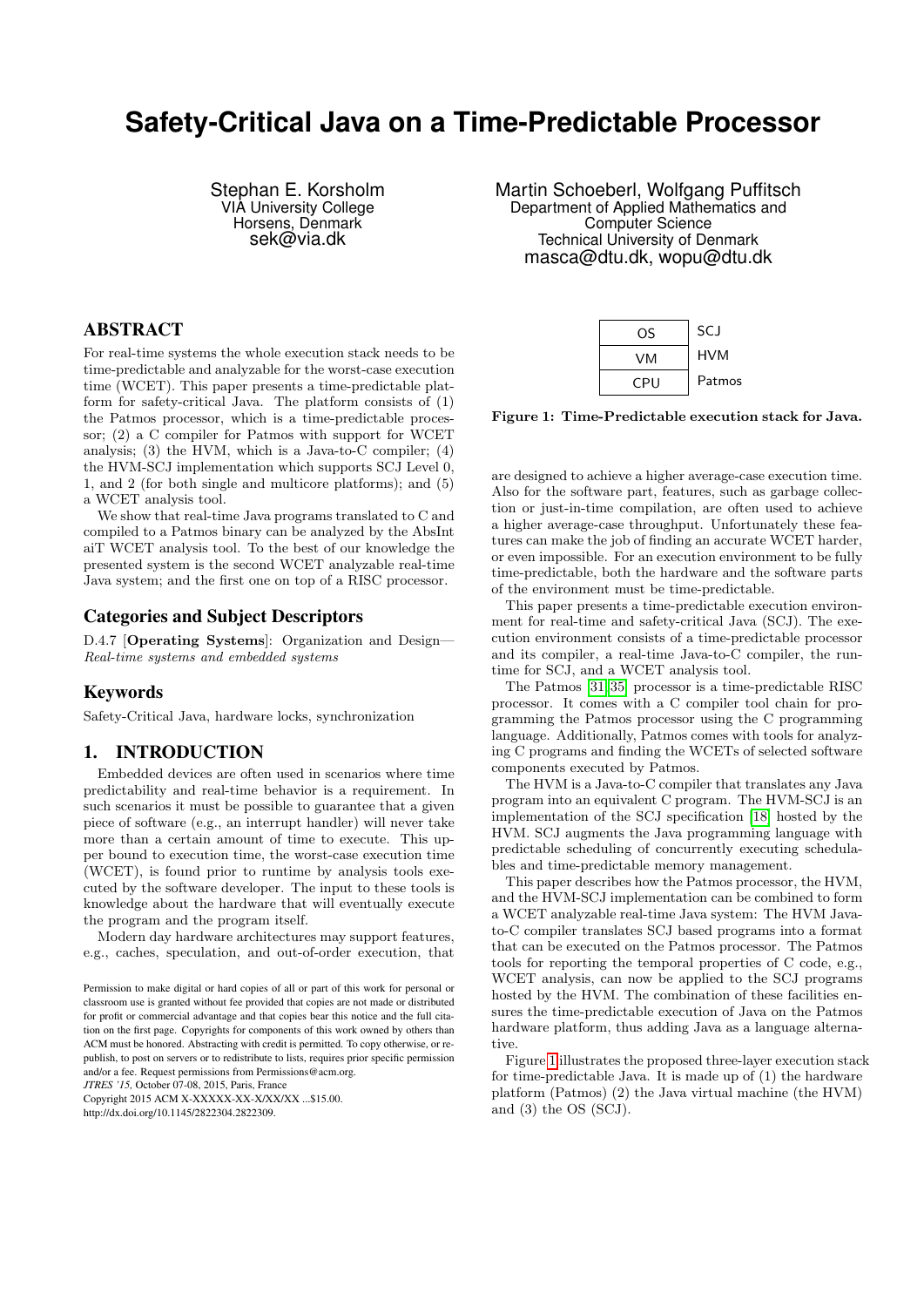The contributions of this paper are:

- A describtion of how to execute the  $HVM + SCJ$  software on the Patmos hardware platform.
- Combining the Java-to-C compilation facility of the HVM with Patmos tools for performing WCET analysis of the C code that results from the Java application.
- An evaluation of applying the HVM/SCJ/Patmos tools to time critical software components from well-known benchmarks.

This paper is organized in 8 Sections. Section [2](#page-1-0) presents related work. The following three sections describe each of the 3 main components of the execution stack for timepredictable Java programs: Section [3](#page-1-1) describes the hardware platform, Section [4](#page-2-0) the Java Virtual Machine, and Section [5](#page-3-0) the SCJ library implementation making up the software part of the tool chain. Section [6](#page-4-0) describes the offline tools used to perform WCET analysis. Section [7](#page-5-0) demonstrates how wellknown real-time benchmarks are analyzed for their WCET and can be executed using HVM and Patmos. Measurements are reported on the conservatism and efficiency of the tools. These measurements are contrasted to previous results. Section [8](#page-6-0) concludes and sums up the contribution and results.

#### <span id="page-1-0"></span>2. RELATED WORK

The Java processor JOP [\[29\]](#page-8-2) was developed to be a timepredictable processor. It has a simple pipeline where the execution time of individual bytecodes are independent from each other, which simplifies WCET analysis. Furthermore, JOP contains a method cache [\[28\]](#page-8-3) to simplify cache related WCET analysis. JOP also provides a prototype implementation of SCJ [\[34\]](#page-8-4). The distribution of JOP contains the WCET analysis tool WCA [\[33\]](#page-8-5) that performs WCET analysis at bytecode level. To the best of our knowledge the JOP processor and the included static WCET analysis tools was the first real-time Java system that supports and includes WCET analysis.

In contrast to JOP, we present in this paper a time-predictable real-time Java system that executes on a RISC style processor that executes C code as well. To the best of our knowledge this is then the second real-time Java infrastructure that is supported by a WCET analysis tool.

A first approach to make the HVM time-predictable is the HVMtp project [\[21\]](#page-7-1). The interpreter of the HVM has been refactored to be WCET analyzable.

In contrast to HVMtp, we use the compilation mode of HVM, which results in a system with higher performance. Furthermore, model checking for WCET analysis can quickly degrade to explicit path enumeration [\[16\]](#page-7-2), which is known to not scale for realistic problems [\[38\]](#page-8-6). WCET analysis of realistic Java benchmarks on HVMtp has not yet been shown.

The work on PERC Pico [\[22\]](#page-7-3) was the starting grounds for the early work on Java for real-time systems that later became the Real-Time Specification for Java (RTSJ) [\[5\]](#page-7-4).

Plsek et al. present one of the first implementations of SCJ on an embedded platform [\[24\]](#page-7-5). They provide an implementation of SCJ's Level 0 running on the OVM virtual machine [\[3\]](#page-7-6). The OVM is a framework that enables alternate implementations of core VM functionality (e.g., different versions of priority inheritance monitors) in order

to build and test VMs with different features. OVM uses an ahead-of-time compiler to translate Java code to C++ and then it uses the GCC compiler to obtain machine code. SCJ's implementation on OVM runs on an FPGA board executing the RTEMS real-time operating system on a LEON3 processor. As LEON3 is supported by the aiT WCET analysis tool, this runtime could be WCET analyzable as the one we present here. The Fiji VM [\[23\]](#page-7-7) also supports execution of SCJ Level 0 on the LEON3 platform.

Experiments with the Jamaica ahead-of-time compiler lead to programs where the aiT analyzer was not able find loop bounds. Therefore, additional data-flow analysis at bytecode level can provide those loop bounds [\[17\]](#page-7-8). In our current implementation we use manual annotations for loop bounds. Therefore, such a data-flow analysis at bytecode level would be a useful enhancement for our presented platform.

#### <span id="page-1-1"></span>3. PATMOS

Patmos is a dual-issue RISC processor designed to be a time-predictable platform to simplify WCET analysis [\[35\]](#page-8-1). Patmos was developed within the T-CREST project [\[30\]](#page-8-7), which developed a time-predictable chip-multiprocessor with a real-time network-on-chip and a real-time memory controller. Furthermore, the LLVM compiler and the aiT WCET analysis tool [\[11\]](#page-7-9) were adapted to Patmos.

#### 3.1 Pipeline and Instructions

Patmos is an in-order pipeline. To gain time-predictable performance compared to out-of-order pipelines, Patmos can execute up to two instructions per clock cycle. Patmos has a fully predicated instruction set. Those predicates help with if-conversion, an optimization to avoid branches. Furthermore, predicates also support a similar technique that is used to generate single-path code [\[25\]](#page-7-10).

Another speciality of Patmos are typed load and store instructions. The types are used to e.g., redirect memory accesses to a special cache, to bypass the cache, or to access local memory (scratchpad memory). Therefore, a WCET analysis tool has more information on which memory area a load or store instruction will access without needing to know the concrete memory address.

#### 3.2 Caches

A dominant factor of execution time and also WCET are cache misses. A lot of research effort has been spent to analyze instruction caches and data caches for their contribution to the WCET. With Patmos we developed special caches with the intention to make the WCET analysis simpler and the WCET bound lower.

For instructions Patmos contains the so called method cache [\[6\]](#page-7-11) that caches complete functions. The cache is called method cache as it has been originally implemented for the Java processor JOP to cache whole methods [\[28\]](#page-8-3). The method cache may be filled on a function call or a function return. Fetching of all other instructions are guaranteed cache hits. Therefore, WCET analysis has only to consider function call and return instructions.

One common and efficient compiler optimization is function inlining. This optimization, and original large functions, can result in functions that are too large for the method cache. Therefore, the Patmos compiler contains a pass to split functions [\[12\]](#page-7-12). Function splitting is also used as an optimization to avoid loading unused code into the method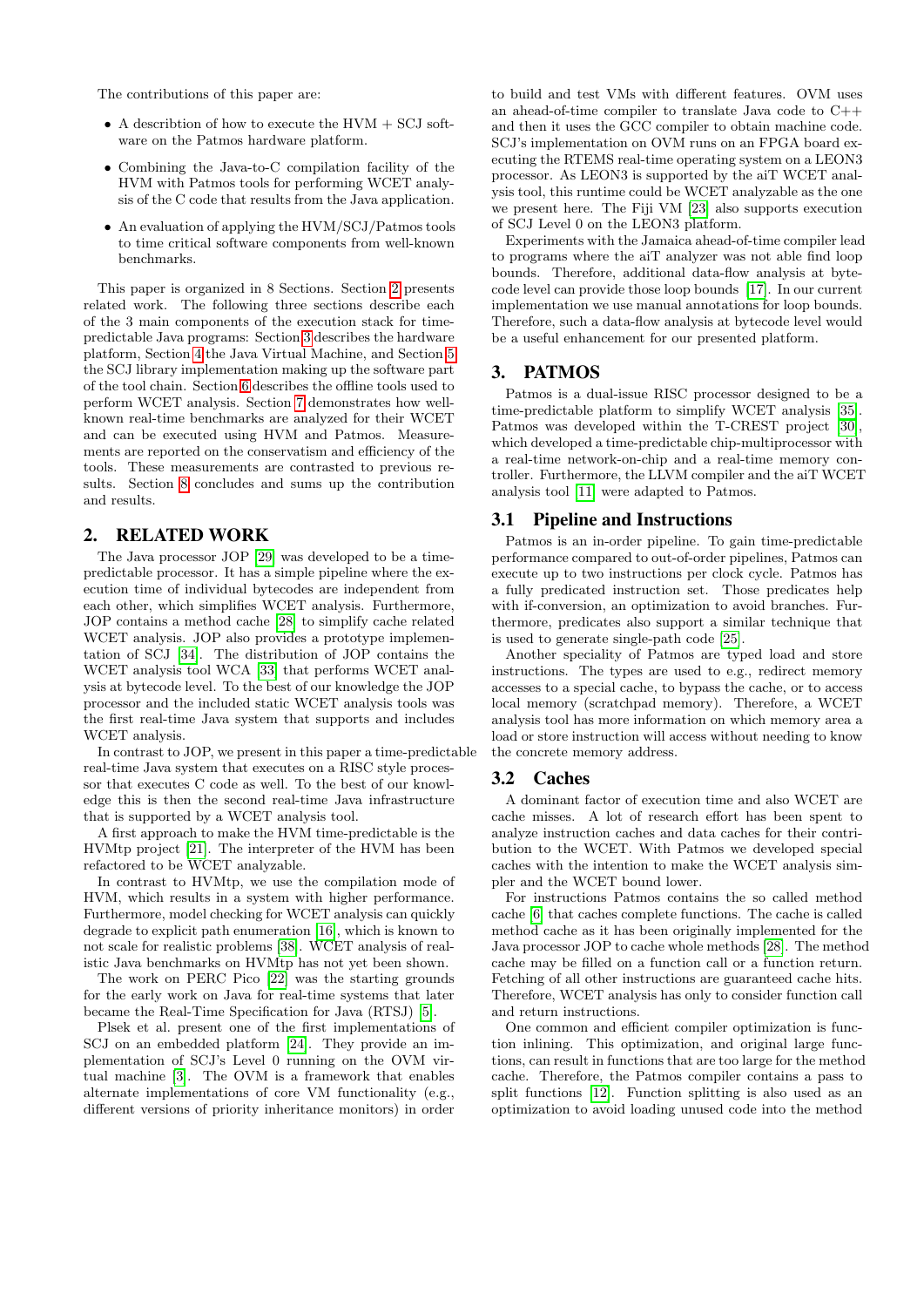cache. Function splitting is supported by low overhead instructions in Patmos.

The method cache can be integrated into WCET analysis by a scope based analysis [\[13\]](#page-7-13). This analysis searches large scopes in the global control flow graphs with functions that fit together into the method cache. Within this program scope these functions can only miss once and all other calls are hits. This information is added as ILP constraints to the ILP for the WCET.

Data caches usually cache data that belong to different data areas, such as static data, heap allocated data, and stack allocated data. For standard cache analysis the address of data accesses needs to be known statically. Knowing the address for static data is easy, for stack allocated data possible, and for heap allocated data impossible.

To avoid intermixing of these data types Patmos contains a stack cache [\[1\]](#page-6-1). The stack is, especially in a Java runtime, heavily used and therefore deserves special support in the processor. This stack cache is supported by the compiler that generates instructions for stack frame manipulation. A reserve instruction reserves space in the stack cache and might spill data to the main memory to make space. A free instruction just marks space in the stack cache as unused. An ensure instruction ensures that the callers stack frame is in the stack cache after a return from the callee. This instruction might fill former spilled data from main memory to the stack cache. Only the reserve and ensure instructions might access main memory. All other accesses to stack allocated data are guaranteed hits. This mechanism simplifies the WCET analysis for stack allocated data [\[19\]](#page-7-14).

#### 3.3 Composable WCET Analysis for Patmos

In general, the architecture of Patmos is designed that there are no timing anomalies and intended to support composable WCET analysis. That means that no two instructions timing depend on each other. Cache misses happen all in the same (memory) pipeline stage. Therefore, only a single instruction at any clock cycle might trigger a cache miss. These features allow to decouple the pipeline analysis from the analyses of different caches.

## <span id="page-2-0"></span>4. HVM-AOT

Java applications hosted by the HVM can be compiled into a mix of interpreted and AOT compiled code. The interpreted part consists of a sequence of Java bytecodes that is interpreted by a standard interpreter loop. The Java bytecodes are embedded into the C program as a C array of bytes. The interpreter loop is basically a large switch statement enclosed in a loop. The AOT compiled part is a sequence of auto-generated C functions, one for each original Java method. The name of the C function is derived from the Java method name, the name of the enclosing Java class and the name of the Java package containing the enclosing class. Control can flow from interpreted to AOT compiled parts and back again. Both methods of execution are supported since they both have their strengths and weaknesses: interpretation yields slower execution but takes up less code memory resources, AOT compiled code yields faster execution, but requires more code memory resources. The developer can configure which methods are compiled and which methods are interpreted. The resulting C source (containing the interpreter) is compiled by a C cross compiler and linked with the HVM runtime system to produce

the final executable for the target in question. If the Java source contains native methods, an implementation of those methods in C must be provided as well.

The HVM tools are careful to generate portable C code that can be compiled readily by any compliant C compiler.

In this paper we focus on the Java-to-C translation facility of the HVM. A previous paper has looked at the interpreter and how the interpreter can be made time-predictable as well [\[21\]](#page-7-1).

To reduce the code memory footprint of the resulting application, the HVM tools perform an analysis of the application to find a conservative, but tight, estimate of the set of methods and classes that may be executed at run time. This set is called the dependency extent of the main entry point. The HVM tools support that Java methods can be excluded from the dependency extent and implemented in native C in a similar manner to normal native methods.

The dependency extent is calculated by visiting all possible traces of the program execution starting from the main method of the program. For if-statements the dependency extents of all branches are conservatively added. For virtual method invocations a similar simple choice cannot be made. Indeed, for a virtual method invocation the question of which method(s) could be the target of the invocation, and thus needs to be included in the extent, can only be answered if it is known which classes might have been instantiated along all possible execution traces leading up to the method invocation. The analysis tool keeps track of which classes might have been instantiated. If analysis arrives at a virtual method invocation and the set of possibly instantiated classes is larger than or different from when the method invocation was previously visited, the analysis continues until a fixed point is reached. This method excludes dynamic classloading, which is consequently not supported by the HVM runtime.

```
class Polygon {
    abstract int area();
}
class Square extends Polygon { ... }
class Rectangle extends Square { ... }
class Circle extends Polygon { ... }
...
ArrayList<Polygon> figures = new ArrayList<Polygon>();
figures.add(new Square(2))
figures.add(new Rectangle(2, 3));
figures.add(new Circle(3));
int \sin m = 0;
for (Polygon polygon : figures) {
   sum += polygon.area();
}
```
#### <span id="page-2-1"></span>Figure 2: Translating virtual method invocations (Java Source).

Figure [2](#page-2-1) shows a Java source method with a virtual method invocation (sum  $+=$  polygon.area()). The target method (area()) can be any of three methods. The HVM will translate this into the C code included in Figure [3,](#page-3-1) i.e., a switch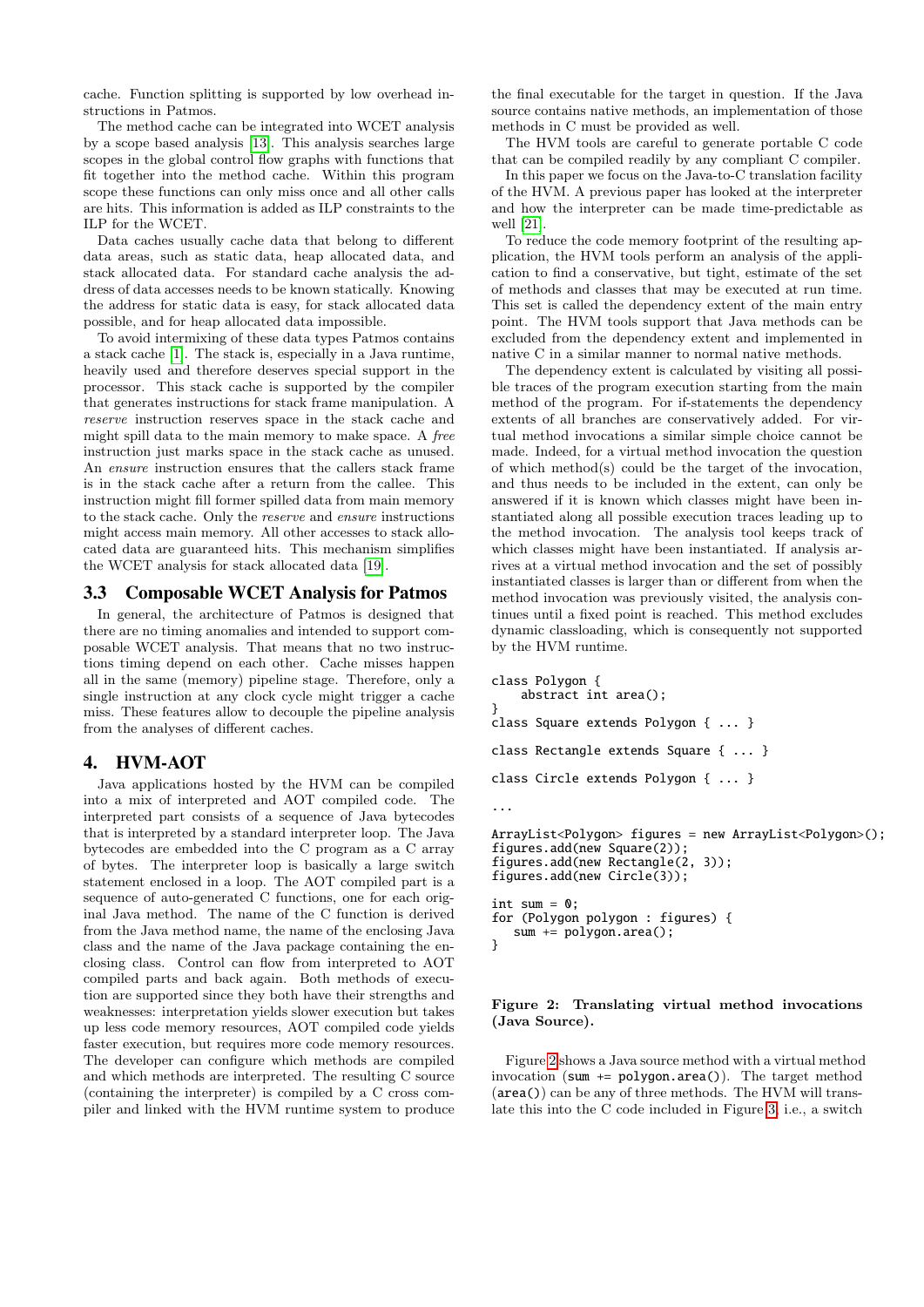statement. In each case the target method is called through a direct function invocation.

```
switch (classIndex) {
   case 18:
      rval_m_85 = test_Circle_area(sp, i_val3);
      break;
   case 30:
      rval_m_85 = test_Rectangle_area(sp, i_val3);
      break;
   case 5:
      rval_m_85 = test_Square_area(sp, i_val3);
      break;
}
```
#### <span id="page-3-1"></span>Figure 3: Translating virtual method invocations (C source).

The JVM is a stack-based virtual machine. Each Java method uses a stack of a known size to perform all calculations done by the byte codes making up the application. Figure [4](#page-3-2) is an example of a piece of code adding two numbers.

ICONST\_1 ISTORE\_0 ICONST\_2 ISTORE\_1 ILOAD\_0 ILOAD\_1 **TADD** ISTORE 0

#### <span id="page-3-2"></span>Figure 4: Adding two numbers in bytecode.

To avoid simulating each stack access - which would be inefficient - the HVM assigns a C variable to each stack cell. The resulting generated code is listed in Figure [5.](#page-3-3)

```
LV2 = 1;LVO = LV2;
LV2 = 2;
LV1 = LV2:
LV2 = LV0:
LV3 = LV1;LV3 = LV2 + LV3;LVO = LV3;
```
#### <span id="page-3-3"></span>Figure 5: Adding two numbers in C.

It may seem inefficient to use so many variables for such a simple calculation, but fortunately the C compiler that eventually translates this into machine code will be able to optimize this into a very efficient format. Enabling the proper optimization levels is important when using a C compiler to generate the final executable.

Loops in Java sources are implemented using the goto Java bytecode. This gets translated into C goto statements in the generated C source code.

Using these and other techniques the HVM tools translate the dependency of the Java main method into portable C code. This code will then in turn be analyzed by the Patmos WCET analysis tools as described in Section [6.](#page-4-0)

#### 4.1 Porting to Patmos

The HVM has previously been ported to a variety of platforms, both 8/16/32 and 64 bit platforms running Linux/Windows/Cygwin and bare-bone platforms. The major challenge with the Patmos platform was that it does not allow unaligned memory access. In its default configuration the HVM generates code that may result in unaligned access to heap memory locations. This is because object headers and object fields are accessed by casting them to byte arrays and fields are packed tightly in the objects in order to save space. When porting the HVM to the Lego NXT platform, which runs on an ARM7 processor that also does not allow unaligned memory access, another mode of object layout and access has been introduced. In this mode the HVM generates a C struct for each Java class, where the struct members are the Java object fields. Figure [6](#page-3-4) shows an example of a Java class Sub and Figure [7](#page-3-5) shows the C struct being generated from it.

```
class Super {
   int x;
}
class Sub extends Super {
   int a, b, c;
}
```
<span id="page-3-4"></span>

```
typedef struct PACKED _test_TestPutGetField_Sub_c {
    Object header;
    uint32 x_f;
    uint32 a_f;
    uint32 b_f;
    uint32 c f;
} test_TestPutGetField_Sub_c;
```
#### <span id="page-3-5"></span>Figure 7: Java class to C struct mapping.

Now AOT compiled code will access field members by casting the object in the heap to the struct type. E.g a putfield bytecode to the field x in an instance of class Sub becomes:

```
(struct _test_TestPutGetField_Sub_c *)(cobj)
       \rightarrow x_f = lsb_int32;
```
This is done in a similar manner in other Java-to-C compilers (e.g., KESO [\[37\]](#page-8-8)). When using the Patmos C compiler the field access no longer crosses alignment boundaries if the PACKED macro is left undefined.

#### <span id="page-3-0"></span>5. HVM-SCJ

The Java programming language has a built-in thread concept to support concurrent execution of Java methods. Yet, the scheduling model is not specified in sufficient detail to ensure an acceptable degree of time-predictability of standard Java execution environments. Furthermore the garbage collection facilities specified for standard Java can make it hard to find a sufficiently tight WCET bound for software that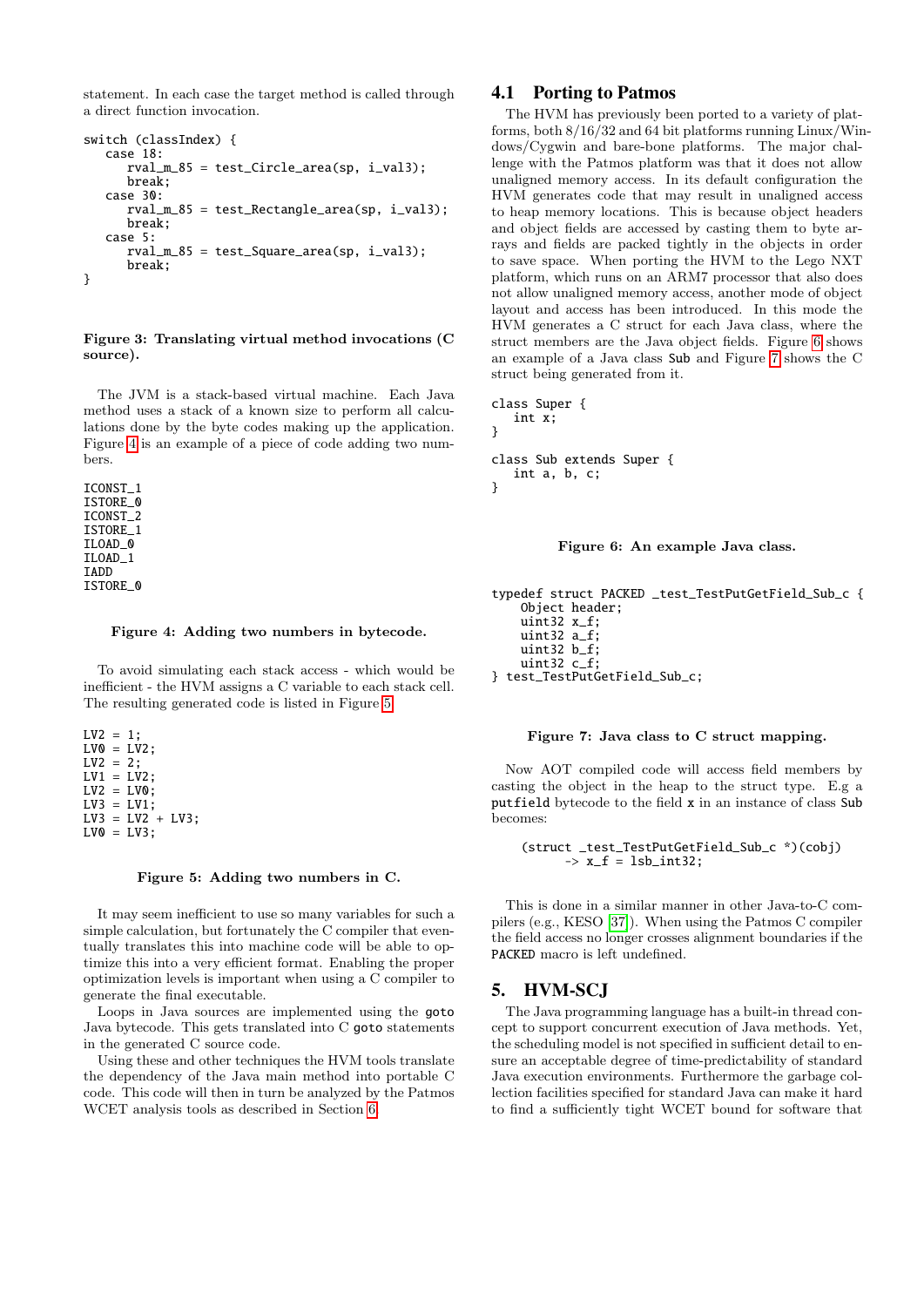accesses heap memory, since garbage collecting may be activated at any allocation, and take an amount of time that is hard to predict. The latter issue with garbage collection has been solved in Java execution environments such as Perc [\[4\]](#page-7-15) and JamaicaVM [\[2\]](#page-7-16) which offer real-time garbage collection. The former issue has been recognized and attacked by defining new profiles for Java such as the Real-Time Specification for Java (RTSJ) [\[5\]](#page-7-4) and safety-critical Java (SCJ). Both of these profiles define detailed scheduling policies and put restrictions on memory management by offering scoped memory allocation. Memory scopes are a compromise between the malloc/free type of manual memory allocation offered by e.g., the C programming language and full automatic memory allocation which is offered by standard Java execution environments. The advantage of memory scopes is that they support a more structured approach to memory allocation than malloc/free while still being time-predictable as scopes are allocated and deallocated in a simple timepredictable manner.

## 5.1 Profiles of the SCJ Specification

The SCJ specification defines three profiles, which are known as Level 0, Level 1 and Level 2 respectively. Level 1 and Level 2 support multicore. The HVM-SCJ implementation supports all three levels:

- Level 0 Here a sequence of missions is executed. A mission consists of periodic handlers only, and in the active phase they are scheduled statically by a cyclic executive.
- Level 1 Here a sequence of missions is executed. However, a mission may include aperiodic handlers, and in the active phase fixed priority preemptive scheduling is used. Thus interrupt driven handlers are admitted. The preemptive scheduling means that a priority ceiling protocol has to be used for objects shared among handlers.
- Level 2 This allows missions to be nested, so they can be run concurrently. Also, at this level, real-time threads are admitted.

Level 0 and level 1 were implemented first [\[36\]](#page-8-9), because these levels target applications running on resource constrained embedded platforms. As a step towards supporting more resourceful platforms, level 2 has recently been added [\[39\]](#page-8-10). This introduces the following concepts,

- Managed threads, scheduled by the priority scheduler
- Wait, notify, and notifyAll for managed schedulable objects
- Nested mission sequencers

Finally multicore support has been added, which is described in another JTRES'15 paper.

## 5.2 SCJ Memory Management

Since time- and space-predictable approaches to dynamic memory allocation is still considered with some caution by standards for safety-critical applications, the SCJ uses a restricted version of the RTSJ scoped memory concept. Objects are allocated in a memory area with a defined lifetime.

The immortal memory is used for allocating objects that live for the entire lifetime of the allocation. The mission memory is used for objects that live for the duration of a single mission only. Each schedulable object, e.g., a thread (level 2) or a periodic handler (level 0) has its own private memory—this area gets cleared after each invocation of the application logic of the schedulable objects. E.g., the private memory area of a periodic handler is reused for each invocation of the handler. Temporary private memory areas can always be allocated and entered for a period of time and afterwards be deallocated in one single operation. Each of these areas are also referred to as scopes. Allocation and deallocation of memory scopes is a time-predictable operation. Still, using scopes has some of the same disadvantages as other manual memory management strategies like the malloc/free strategy for the C programming language. An important area of research within real-time Java deals with tools aiding the developer in avoiding memory errors and ensuring error free scope allocation and deallocation

The HVM-SCJ implementation offers the OS functionality of the architecture illustrated in Figure [1](#page-0-0) through its well defined scheduling policies at all levels and through its timepredictable memory allocation facilities.

#### <span id="page-4-0"></span>6. WCET ANALYSIS

WCET analysis for Patmos is provided by a combination of three tools: (1) the LLVM compiler adapted for Patmos [\[27\]](#page-8-11), (2) the platin tool, and (3) the industry standard static WCET analysis tool aiT [\[11\]](#page-7-9).

#### 6.1 Compiling for Patmos

Within the T-CREST project LLVM [\[20\]](#page-7-17) has been adapted for Patmos [\[26\]](#page-7-18). The compiler supports all special features of Patmos, i.e., it emits instructions for the stack cache and optimizes programs for the usage of the method cache.

Furthermore, the Patmos compiler can optimize for the WCET by getting feedback from the WCET analysis tool. The compiler also supports **\_Pragma** based flow facts as they have been defined for the WCC compiler [\[7\]](#page-7-19).

The compiler solves the problem of transforming flow facts during optimization by using control-flow relation graphs for the WCET analysis at bitcode and machine code level [\[14\]](#page-7-20).

#### 6.2 WCET Analysis with aiT

For WCET analysis we use aiT [\[11\]](#page-7-9), the WCET analysis tool from AbsInt. aiT produces safe upper bounds for the WCET of non-interrupted tasks. aiT supports several processors used in embedded real-time systems. Within the T-CREST project aiT has been extended to support the Patmos instructions set, with support for VLIW architectures, fully predicated instruction set, and analysis for the stack cache and the method cache.

aiT takes as input binary executable and additional information in an AIS file. The additional information in the AIS file contains e.g., memory access times, configuration for caches, and flow facts that might not be detected automatically by the tool.

aiT reconstructs from the binary the control flow graph and performs loop bound analysis and value analysis for to determine approximations for values in registers and memory. These values are used for loop bounds and to determine addresses for the data cache analysis.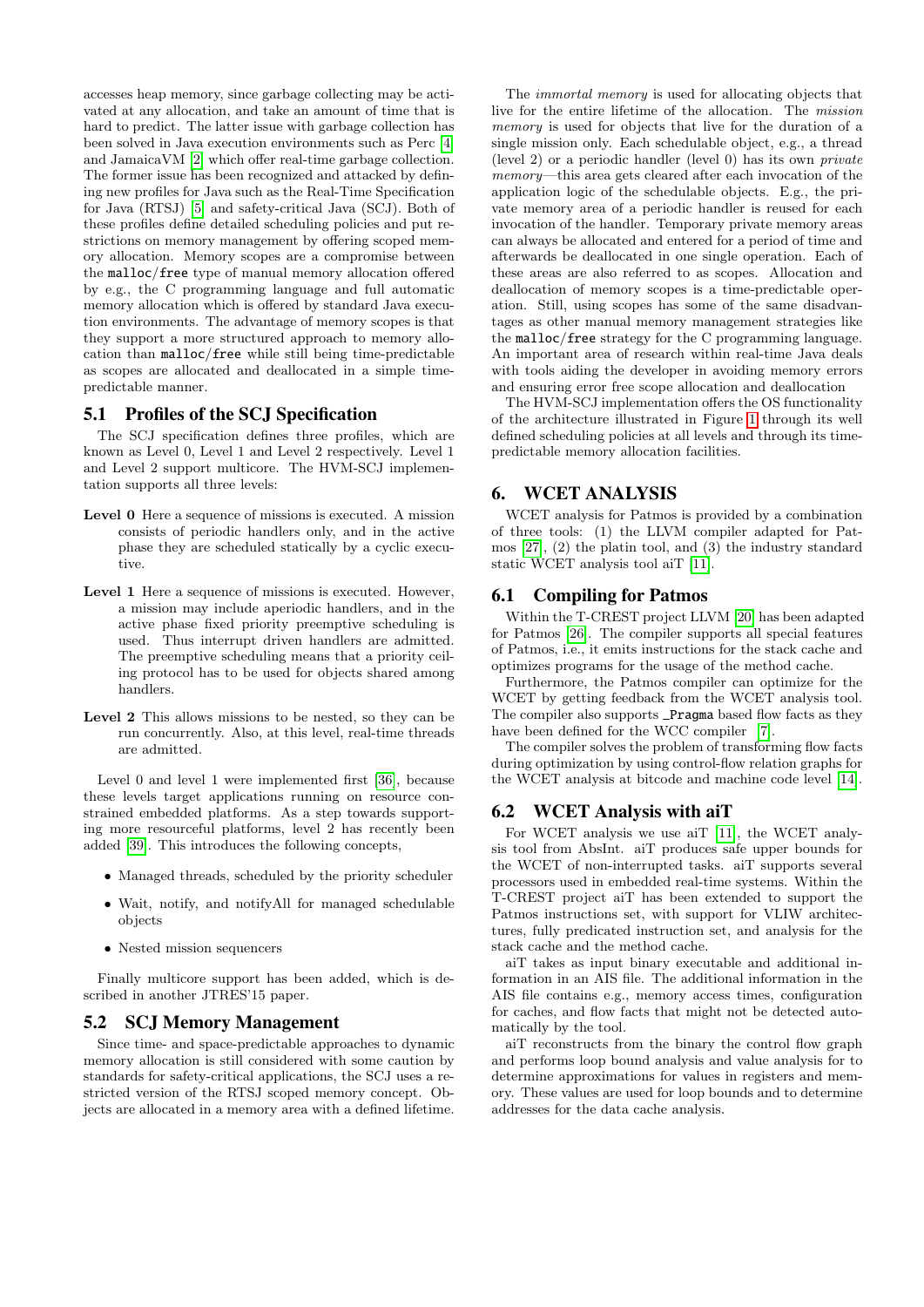Analysis of basic block execution time uses abstract interpretation and simulation of the processor pipeline. Those results at basic block level are then used in search for the longest path with implicit path enumeration. This path is then a safe upper bound of the WCET.

#### 6.3 Tool Integration with platin

platin is intended to be a swiss army knife for compiler and analysis integration. The work on platin started with an approach to an open timing analysis platform [\[15\]](#page-7-21). It is argued that research in the WCET analysis community needs more integration of open-source tools. The work started with an example integration of the LLVM compiler [\[20\]](#page-7-17), the open source processor LEON [\[8\]](#page-7-22), the SWEET tool (SWEdish Execution Time tool) [\[9\]](#page-7-23), and the WCET analysis tool aiT [\[11\]](#page-7-9). SWEET was used for program analysis (e.g., generating flow facts) and aiT was used for the WCET analysis, i.e., calculation of the WCET bound. Later, within the T-CREST project, the work in the compiler shifted the focus towards the open-source processor Patmos.

platin is a collection of tools to exchange information between the compiler and WCET analysis tools. platin is bundled with the Patmos compiler and tightly integrated with it.

For exploration, platin supports extraction if flow facts from test runs with the Patmos simulator. This feature comes handy when the research work is on a different topic than generating exact flow facts, e.g., cache analysis.

platin also includes a WCET analysis backend using standard implicit path enumeration techniques by translating the WCET analysis problem to an integer linear program, which is then solved with lp\_solve. Within this WCET tool, the scope based analysis of the method cache of Patmos is [\[13\]](#page-7-13) and analysis of the stack cache [\[19\]](#page-7-14) have been integrated.

However, in the evaluation section we use the industry strength aiT tool as it has support for data cache analysis.

#### <span id="page-5-0"></span>7. EVALUATION

To evaluate the analyzability of the HVM on Patmos, we use a set of Java benchmarks that are based on the Mälardalen WCET benchmarks [\[10\]](#page-7-24). Additionally, we use two benchmarks from the JemBench suite [\[32\]](#page-8-12) that are derived from industrial applications. We use the ahead-of-time compilation mode of HVM and compile the code with LLVM for Patmos. For the WCET analysis, we use the WCET analysis tool aiT by AbsInt [\[30\]](#page-8-7). We configure the WCET analysis tool to assume a 4 KB method cache with eight blocks, a 2 KB direct-mapped data cache, and a memory access latency of 21 cycles for a burst of 4 words. The memory access time corresponds to the memory access time of Patmos on its default target platform, the Altera DE2-115 development board.

#### 7.1 Annotations

To bound the execution time of a program, it is necessary to bound the number of iterations for all loops. While a WCET analysis tool often can find loop bounds and other flow facts by analyzing the program, this is not always possible. In these cases, annotations have to be provided, either in source code or in a separate file. On the one hand, loops in the application must be bounded; on the other hand, also loops in the HVM-internal code must be bounded.

Ideally, annotations present in the Java source code should be propagated automatically to the generated C code and the WCET analysis tool. The C code generated by the HVM implements loops through goto statements rather than foror while-loops. However, the loop bound annotations supported by the C compiler (e.g., \_Pragma("loopbound min 2 max 99")) can only be applied to loops and not to goto statements. Extending the C compiler to support more general flow-fact annotations is future work. Consequently, the annotations provided in the source code of the benchmarks currently cannot be propagated automatically.

As automatic propagation of annotations is not possible, we annotated loop bounds where necessary with the help of aiT. As the Java compiler and the HVM retain the structure of the program during compilation, the program structure at the C level closely matches the structure at the Java level. Unfortunately, optimizations by the C compiler sometimes modify the program structure. In particular inlining can make it difficult to correctly match loops at the Java level and the binary level. However, after disabling inlining in the C compiler, entering annotations corresponding to loops in the benchmark code was straightforward.

Of the HVM-internal loops, only one loop in function addStackElement could not be bounded automatically for the benchmarks used in the evaluation. However, the necessary information to specify the respective loop bound is present in a generated header file methods.h that contain several attributes of the generated application code. For the function addStackElement the NUMBEROFMETHODS was the correct loop bound. The HVM-AOT compiler also generates another header file tinfo.h with additional loop bounds:

- MAX APP STACK This constant holds the max stack depth (in frames) of the application. This is only accurate for non-recursive applications. Can be used to bound exception handling
- MAX\_CLASS\_HEIRARCHY This constant holds the depth of the deepest class heirarchy.
- MAX\_LOOKUPTABLE\_SWITCH\_SIZE This constant holds the size of the biggest lookup table (for the lookupswitch and tableswitch bytecodes)
- MAX\_INVOKE\_TABLE\_SIZE A loop is used to handle the invokevirtual bytecode in the interpreter. This constant is an upper bound for that loop

These additional loop bounds may be relevant for other applications than the benchmarks used here.

Apart from loops, the WCET analysis tool also needs annotations for indirect jumps that may occur for example for switch statements. Annotations for these flow facts are generated by platin, such that no manual inspection of the code is necessary.

## 7.2 Exceptions

On the one hand, exceptions may contribute to the execution time and as such should be included in the WCET calculation. On the other hand, a safety-critical application should be free from exceptions to operate correctly. To cater to both points of view, we calculate each WCET under two distinct sets of assumptions: first that the code may throw an exception and second, that it won't. In many safetycritical applications, static analysis of the software proves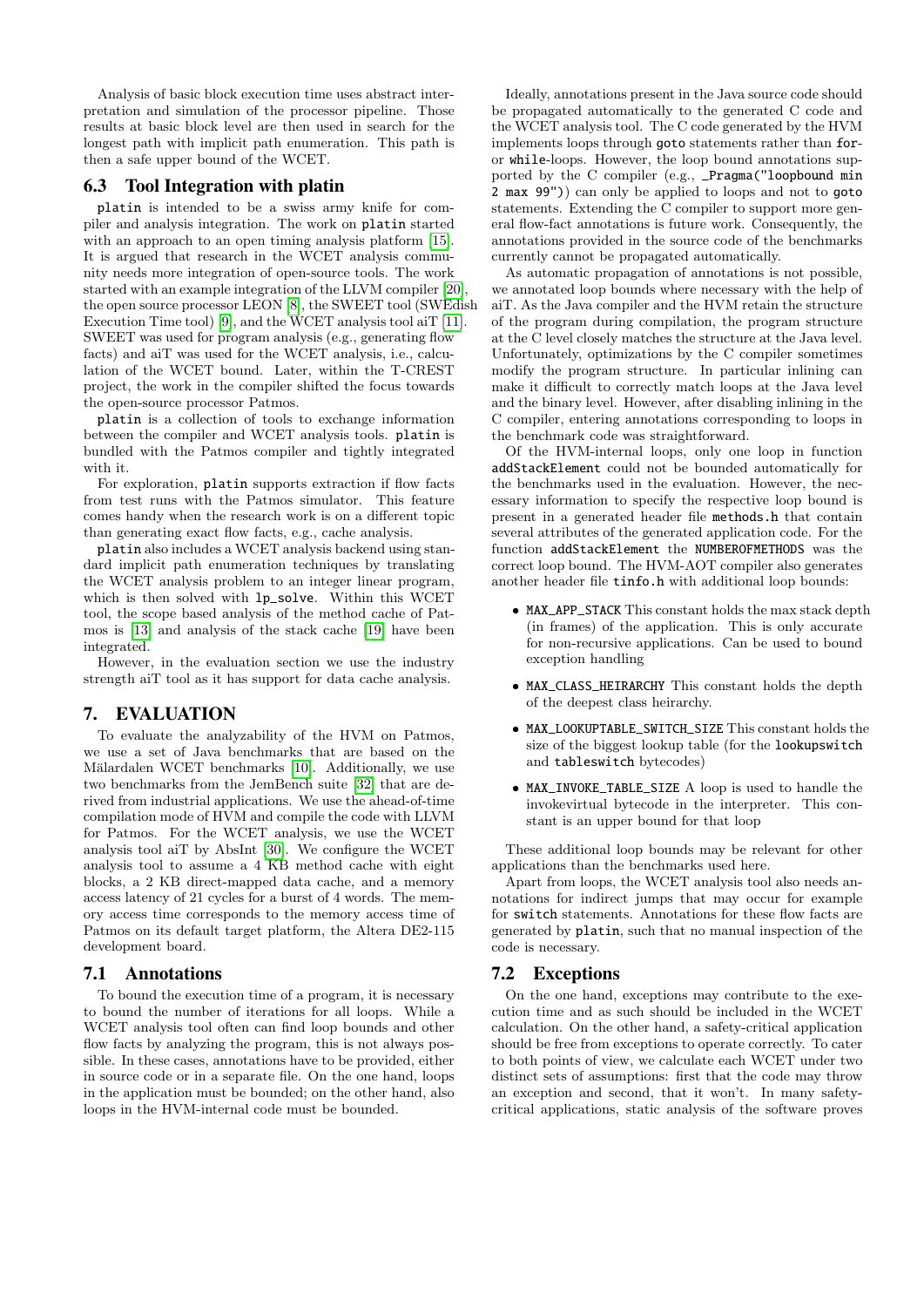| Benchmark             | <b>Function</b> | WCET Analysis          |                           | Measurements |           |
|-----------------------|-----------------|------------------------|---------------------------|--------------|-----------|
|                       |                 | Cycles with Exceptions | Cycles without Exceptions | Cycles       | Pessimism |
| BinarySearch          | binarySearch    | 36505                  | 1212                      | 711          | 1.70      |
| <b>BubbleSort</b>     | bubbleSort      | 1628409                | 1592461                   | 400555       | 3.98      |
| DCT                   | $_{\rm fdet}$   | 50939                  | 13957                     | 8011         | 1.74      |
| ExpIntegral           | expint          | 1338987                | 1338987                   | 6578         | 203.56    |
| Fibonacci             | fib             | 898                    | 898                       | 306          | 2.93      |
| <b>InsertionSort</b>  | sort            | 49891                  | 13743                     | 3404         | 4.04      |
| JanneComplex          | complex         | 2097                   | 2097                      | 406          | 5.17      |
| MatrixCount           | count           | 55555                  | 20223                     | 8168         | 2.48      |
| MatrixMult            | multiplyTest    | 1764128                | 1728739                   | 499616       | 3.46      |
| <b>NestedSearch</b>   | $f_{OO}$        | 123402                 | 88115                     | 22031        | 4.00      |
| PetriNet              | run             | 164659                 | 129427                    | 100014       | 1.29      |
| Quicksort             | sort            | 564964                 | 141521                    | 6061         | 23.35     |
| <b>SelectSmallest</b> | select          | 314030                 | 67178                     | 3931         | 17.09     |
| <b>SLE</b>            | ludcmp          | 89363                  | 54140                     | 5985         | 9.05      |
| Кfl                   | Mast.loop       | 529940                 | 67894                     | 15657        | 4.34      |
| Lift                  | loop            | 210311                 | 18309                     | 8768         | 2.09      |

Table 1: Evaluation results

that exceptions will not be thrown. When it is known that exception handling will not occur, the WCET bounds can be much tighter. Doing so also gives us an insight into the worst-case overhead for exception handling.

## 7.3 Results

Table [1](#page-6-2) shows the results of the evaluation. The columns under the heading "WCET Analysis" report the results of the WCET analysis, while the columns under the heading "Measurements" display the measurement results. Aside from showing worst-case cycle counts, the results demonstrate that it is feasible to calculate WCETs for the code generated by the HVM.

The column labeled "Cycles with Excexptions" shows the WCET including exception handling, while the column labeled "Cycles without Exceptions" shows the WCET under the assumption that exception handling code infeasible. For most benchmarks, exception handling contributes around 35000 cycles or does not contribute at all. The outliers here are the Quicksort, SelectSmallest, Kfl, and Lift benchmarks, where exception handling contributes several hundred thousand cycles.

WCET analysis results for the same benchmarks are also available for JOP [\[33\]](#page-8-5). Due to the different hardware setup (in particular memory access times), we refrain from doing a direct comparison. However, the results for both platforms are consistent in the sense that relative times between slow and fast benchmarks are comparable.

The measurement results in Table [1](#page-6-2) were obtained with the cycle-accurate simulator for Patmos. The pessimism ratio compares the measurement results with the WCET computed under the assumption that there are no exceptions. The pessimism in our setup is in general higher than the pessimism reported for JOP [\[33\]](#page-8-5). The high pessimism for QuickSort and SelectSmallest is also found in the results for JOP, where a pessimism factor of around 10 is reported for these benchmarks. The extremely high pessimism for the ExpIntegral benchmark is caused by a software division routine, which in measurements performs much faster than has to be assumed for the worst case.

# <span id="page-6-2"></span><span id="page-6-0"></span>8. CONCLUSION

Real-Time systems need a complete time-predictable platform, starting from the processor, to the compiler, the runtime system, and the application code. In this paper we presented a time-predictable processor that is supported by the WCET analysis tool aiT. On top of this processor we provide the real-time Java virtual machine HVM that supports safety-critical Java. On this combination we are able to compile and analyze for the WCET standard WCET benchmarks. This solution is the first real-time Java system on a RISC type processor that is WCET analyzable.

# Acknowledgment

We would like to thank the Patmos compiler team: Florian Brandner, Stefan Hepp, Alexander Jordan, and Daniel Prokesch for providing the LLVM adaption for Patmos and the integration with the aiT WCET analysis tool. We are especially thankful to Benedikt Huber for doing it again (after WCA for JOP): implementing the WCET analysis tool platin from scratch for the T-CREST project. We would like to thank Christoph Cullmann and Gernot Gebhard for the adaption of aiT for Patmos and thank AbsInt for providing us their WCET analysis tool.

The work presented in this paper was partially funded by the Danish Council for Independent Research | Technology and Production Sciences under the project RTEMP, contract no. 12-127600.

## Source Access

The work described in this paper is available in open source and both projects are hosted at GitHub. The Patmos processor and the adapted LLVM compiler are available at [https](https://github.com/t-crest): [//github.com/t-crest](https://github.com/t-crest). The HVM and the SCJ implementation are available at <https://github.com/scj-devel>.

# **REFERENCES**

<span id="page-6-1"></span>[1] S. Abbaspour, F. Brandner, and M. Schoeberl. A time-predictable stack cache. In Proceedings of the 9th Workshop on Software Technologies for Embedded and Ubiquitous Systems, 2013.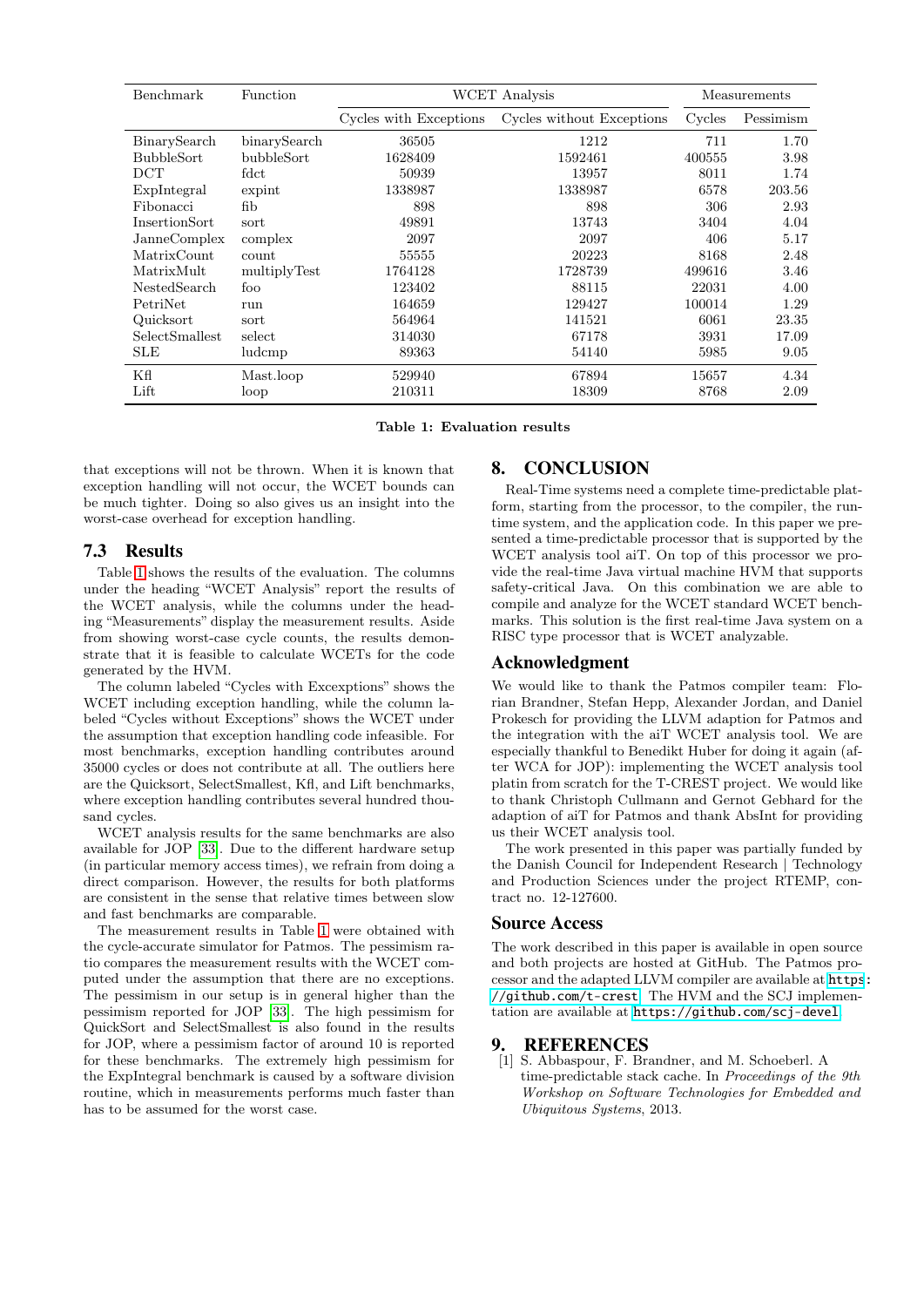- <span id="page-7-16"></span>[2] aicas. <http://www.aicas.com/jamaica.html>. Visited June 2012.
- <span id="page-7-6"></span>[3] A. Armbruster, J. Baker, A. Cunei, C. Flack, D. Holmes, F. Pizlo, E. Pla, M. Prochazka, and J. Vitek. A real-time Java virtual machine with applications in avionics. Trans. on Embedded Computing Sys., 7(1):1–49, 2007.
- <span id="page-7-15"></span>[4] Atego. Aonix Perc Pico. Available at: <http://www.atego.com/products/aonix-perc-pico/>.
- <span id="page-7-4"></span>[5] G. Bollella, J. Gosling, B. Brosgol, P. Dibble, S. Furr, and M. Turnbull. The Real-Time Specification for Java. Java Series. Addison-Wesley, June 2000.
- <span id="page-7-11"></span>[6] P. Degasperi, S. Hepp, W. Puffitsch, and M. Schoeberl. A method cache for Patmos. In Proceedings of the 17th IEEE Symposium on Object/Component/Service-oriented Real-time Distributed Computing (ISORC 2014), pages 100–108, Reno, Nevada, USA, June 2014. IEEE.
- <span id="page-7-19"></span>[7] H. Falk and P. Lokuciejewski. A compiler framework for the reduction of worst-case execution times. Real-Time Systems, pages 1–50, 2010.
- <span id="page-7-22"></span>[8] J. Gaisler. A portable and fault-tolerant microprocessor based on the SPARC v8 architecture. In DSN '02: Proceedings of the 2002 International Conference on Dependable Systems and Networks, page 409, Washington, DC, USA, 2002. IEEE Computer Society.
- <span id="page-7-23"></span>[9] J. Gustafsson, A. Ermedahl, C. Sandberg, and B. Lisper. Automatic derivation of loop bounds and infeasible paths for WCET analysis using abstract execution. In Real-Time Systems Symposium (RTSS 2006), IEEE International, volume 0, pages 57–66, Los Alamitos, CA, USA, 2006. IEEE Computer Society.
- <span id="page-7-24"></span>[10] T. Harmon, M. Schoeberl, R. Kirner, and R. Klefstad. A modular worst-case execution time analysis tool for Java processors. In Proceedings of the 14th IEEE Real-Time and Embedded Technology and Applications Symposium (RTAS 2008), pages 47–57, St. Louis, MO, United States, April 2008. IEEE Computer Society.
- <span id="page-7-9"></span>[11] R. Heckmann and C. Ferdinand. Worst-case execution time prediction by static program analysis. Technical report, AbsInt Angewandte Informatik GmbH. [Online, last accessed November 2013].
- <span id="page-7-12"></span>[12] S. Hepp and F. Brandner. Splitting functions into single-entry regions. In Proceedings of the 2014 International Conference on Compilers, Architecture and Synthesis for Embedded Systems, CASES '14, pages 17:1–17:10, New York, NY, USA, 2014. ACM.
- <span id="page-7-13"></span>[13] B. Huber, S. Hepp, and M. Schoeberl. Scope-based method cache analysis. In Proceedings of the 14th International Workshop on Worst-Case Execution Time Analysis (WCET 2014), pages 73–82, Madrid, Spain, July 2014.
- <span id="page-7-20"></span>[14] B. Huber, D. Prokesch, and P. Puschner. Combined WCET analysis of bitcode and machine code using control-flow relation graphs. In Proceedings of the 14th ACM SIGPLAN/SIGBED conference on Languages, compilers and tools for embedded systems (LCTES 2013), pages 163–172. The Association for Computing Machinery, 2013.
- <span id="page-7-21"></span>[15] B. Huber, W. Puffitsch, and P. Puschner. Towards an open timing analysis platform. In Proceedings of the

11th International Workshop on Worst-Case Execution Time (WCET) Analysis, pages 6–15, 2011. talk: 11th International Workshop on Worst-Case Execution Time Analysis, Porto; 2011-07-05.

- <span id="page-7-2"></span>[16] B. Huber and M. Schoeberl. Comparison of ILP and model checking based WCET analysis. Technical Report 72/2008, Institute of Computer Engineering, Vienna University of Technology, December 2008.
- <span id="page-7-8"></span>[17] J. J. Hunt, I. Tonin, and F. Siebert. Using global data flow analysis on bytecode to aid worst case execution time analysis for real-time java programs. In G. Bollella and C. D. Locke, editors, Proceedings of the 6th International Workshop on Java Technologies for Real-time and Embedded Systems, (JTRES 2008), volume 343 of ACM International Conference Proceeding Series, pages 97–105. ACM, 2008.
- <span id="page-7-0"></span>[18] Java Expert Group. Java specification request JSR 302: Safety critical java technology. Available at <http://jcp.org/en/jsr/detail?id=302>.
- <span id="page-7-14"></span>[19] A. Jordan, F. Brandner, and M. Schoeberl. Static analysis of worst-case stack cache behavior. In Proceedings of the 21st International Conference on Real-Time Networks and Systems (RTNS 2013), pages 55–64, New York, NY, USA, 2013. ACM.
- <span id="page-7-17"></span>[20] C. Lattner and V. S. Adve. LLVM: A compilation framework for lifelong program analysis & transformation. In International Symposium on Code Generation and Optimization (CGO'04), pages 75–88. IEEE Computer Society, 2004.
- <span id="page-7-1"></span>[21] K. S. Luckow, B. Thomsen, and S. E. Korsholm. Hvmtp: A time predictable and portable Java virtual machine for hard real-time embedded systems. In Proceedings of the 12th International Workshop on Java Technologies for Real-time and Embedded Systems, JTRES '14, pages 107:107–107:116, New York, NY, USA, 2014. ACM.
- <span id="page-7-3"></span>[22] K. Nilsen and S. Lee. Perc real-time api (draft 1.3). newmonics, July 1998.
- <span id="page-7-7"></span>[23] F. Pizlo, L. Ziarek, and J. Vitek. Real time Java on resource-constrained platforms with Fiji VM. In Proceedings of the 7th International Workshop on Java Technologies for Real-Time and Embedded Systems (JTRES 2009), pages 110–119, New York, NY, USA, 2009. ACM.
- <span id="page-7-5"></span>[24] A. Plsek, L. Zhao, V. H. Sahin, D. Tang, T. Kalibera, and J. Vitek. Developing safety critical Java applications with  $\mathrm{o}\mathrm{SCJ}$ /L0. In Proceedings of the 8th International Workshop on Java Technologies for Real-Time and Embedded Systems (JTRES 2010), pages 95–101, New York, NY, USA, 2010. ACM.
- <span id="page-7-10"></span>[25] D. Prokesch, S. Hepp, and P. Puschner. A generator for time-predictable code. In Proceedings of the 17th IEEE Symposium on Real-time Distributed Computing (ISORC 2015), Aukland, New Zealand, April 2015. IEEE.
- <span id="page-7-18"></span>[26] P. Puschner, R. Kirner, B. Huber, and D. Prokesch. Compiling for time predictability. In F. Ortmeier and P. Daniel, editors, Computer Safety, Reliability, and Security, volume 7613 of Lecture Notes in Computer Science, pages 382–391. Springer Berlin / Heidelberg, 2012.